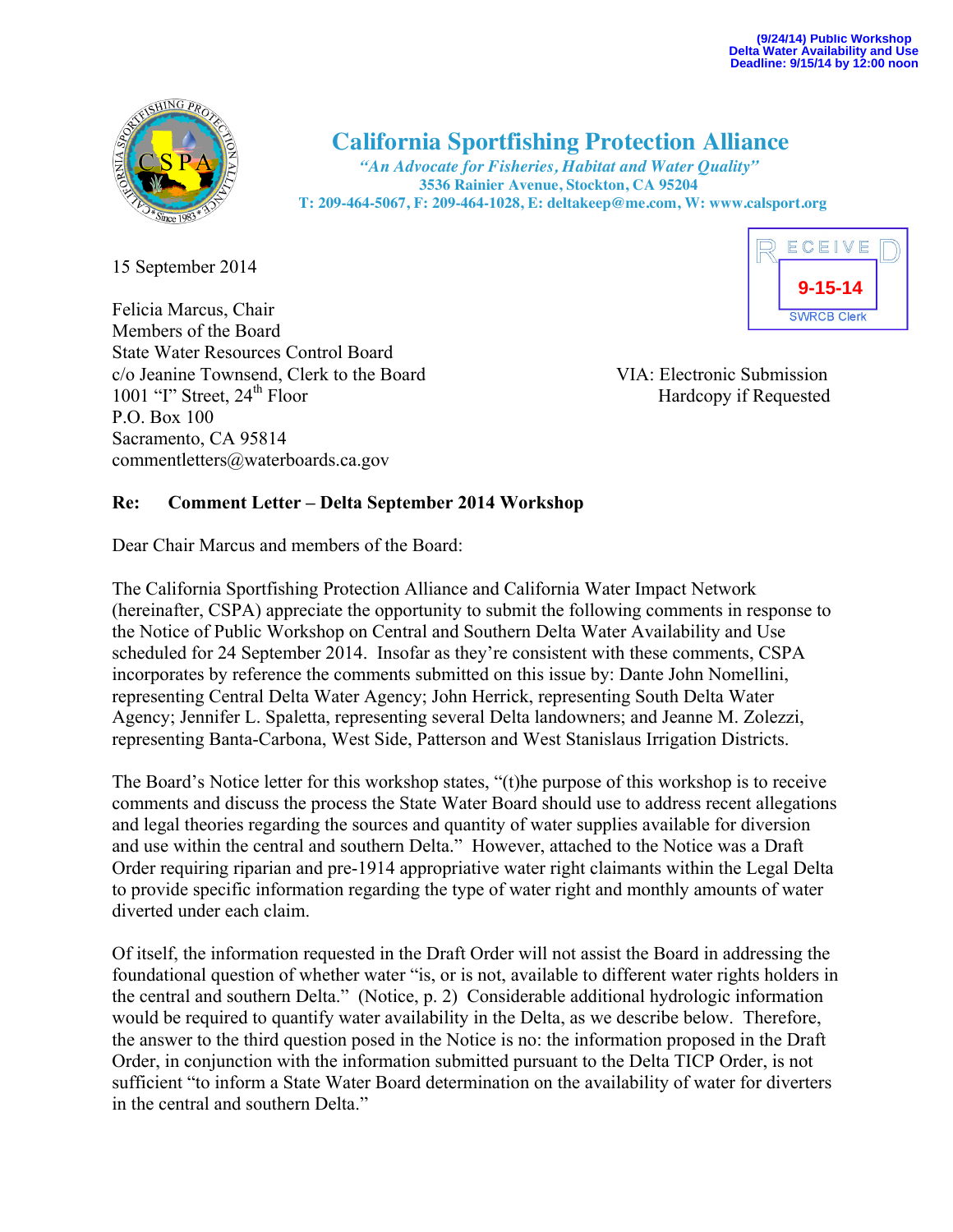Before undertaking the effort to quantify water availability in the southern and central Delta *and upstream*, the Board should first clearly define the overarching factual and legal questions raised in the documents cited in the Notice, in CSPA's complaint of 12 August 2014 against the Department of Water Resources (DWR) and U.S. Bureau of Reclamation (USBR), as well as other relevant information. Only then, should the Board proceed to determine the process by which it will address these overarching foundational questions, which go to the basis of right and priority.

Limiting the collection of hydrologic evidence to diversions by central and southern Delta diverters prejudicially limits the scope of a potential course of action, prior to receiving comments from affected parties on the issues and the process that should be pursued. We note that both the Notice and Draft Order refer to the general allegations by the DWR and USBR that diverters in the south and central Delta are illegally diverting water beyond a valid water right. However, neither document acknowledges or discusses the 13 August 2014 formal complaint filed by CSPA that specifically alleges that DWR and USBR are illegally exporting water they are not entitled to divert at their Delta pumping facilities and that San Joaquin River riparian flow is being illegally diverted upstream of the Delta. If the Board only collects evidence regarding Delta water users, it will be acting pre-decisionally on the scope of issues to be investigated and decided.

The Notice states that, "evidence regarding these issues and arguments regarding the supporting legal theories should not be submitted, and will not be discussed, at the workshop." In order to determine the facts and relevant legal issues, the Board should conduct an evidentiary hearing that includes expert testimony, cross-examination and rebuttal. Only through such a formal proceeding, conducted under penalty of perjury, can the Board reliably acquire the necessary factual information on which to base the informed findings necessary for a legally adequate decision.

A more economical and, perhaps, less time consuming alternative would be for the parties to stipulate to petition the court for a declaratory relief action to resolve the myriad factual and legal issues. Alternatively, the Board could conduct an evidentiary hearing on the factual issues, subject to appeal, and the parties could stipulate to requesting the court to determine major legal issues like the riparian rights doctrine and the right to divert tidal flows. Regardless of the alternative selected, any proceeding must include the issues identified in CSPA's formal complaint against DWR and USBR.

The Board is reaping the consequences of its historical failure to adjudicate the basins or require explicit and verifiable information on the source, diversions and accretions of all water within the system. None of the approaches suggested by the Board for addressing the allegations of DWR/USBR (public hearing, case-by-case investigation or regulation) can be successful in the absence of a comprehensive water audit of the system. None of the questions posed in the notice can be answered without an extensive fact-finding investigation conducted under rules of evidence.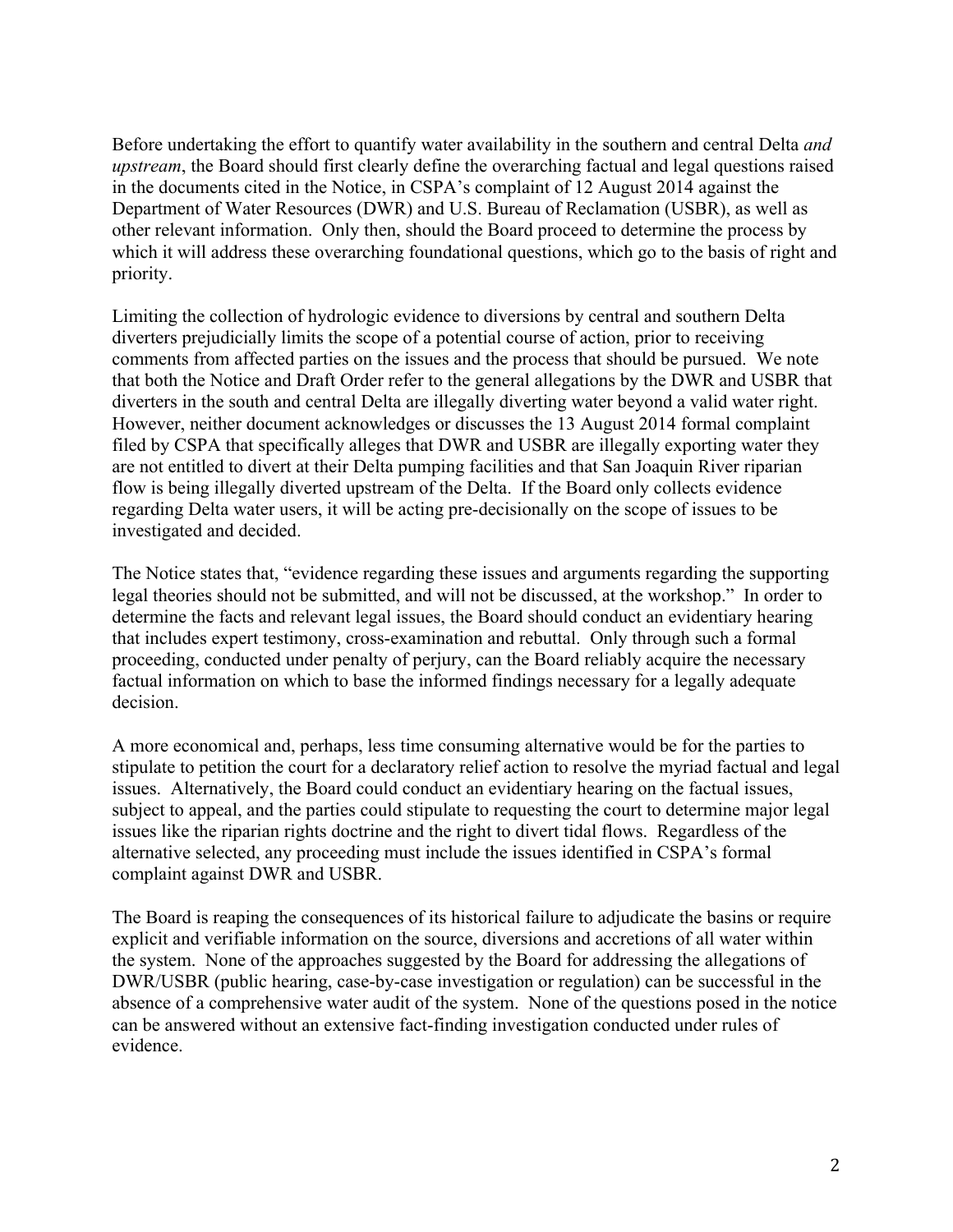The Board's quandary is analogous to a store manager, facing allegations of missing inventory, who doesn't know how much inventory is delivered to the store or how much or by what means inventory is removed and who proposes to address the problem by installing a checkout counter for a small subset of customers: in this case, Delta farmers. The situation is compounded by the fact that customer claims are 5.5 times average annual inventory.

If the Board wants specific information on in-Delta diversions, equity and hydrology demand that the Board also require specific information on all water inputs and outputs to the system. If the Board wants to pursue allegations that Delta farmers are illegally taking water belonging to the state and federal projects (Projects), it needs to first determine whether the water the Projects claim is being taken actually reaches the Delta and whether the projects have legal rights to it. It must quantify the volume and source of commingled water in both upstream waters and the Delta Pool and then sort out the legal rights to that water.

As an initial step, the Board needs to make a factually and legally defensible determination on whether the tides, myriad inflows to the intricate web of Delta channels and the use of Delta channels by the Projects comprise a common Delta Pool. The Board must then proceed to determine the quantity of water in the Delta and the legal rights to that water, taking into account the priority system, the Delta Protection Act of 1959 and Area of Origin statutes.

In-Delta interests began diverting water from the common Delta Pool in the 1800s to early 1900s. Sufficient water for in-Delta use was always available before construction of the Projects. The Projects began diverting from the Delta Pool in the latter half of the 1900s and, according to their own data, a substantial percentage of the water they presently export consists of commingled inflow from the Bay and upstream tributaries, as well as in-Delta discharges.

Prior to construction of the Projects, including USBR's Friant facility, the quality of water available to in-Delta diverters was generally of much higher quality because of substantial riparian flow from the upstream San Joaquin River, winter flushing flows that prevented high salinity water from intruding into the Delta until late summer in all but the driest of years and the absence of the massive Delta export pumps that now draw high salinity water into the central and southern Delta. The Board must determine whether the Projects have complied with their statutory and regulatory requirements to provide effective salinity control, an adequate water supply for Delta users and protection of beneficial uses in the Delta. It must address the illegal diversion of riparian flow from the upper San Joaquin River. To what extent are the alleged improper diversions by Delta users, if any, the result of illegal actions by the Projects?

The Board must also determine whether diversion of water to irrigate Delta lands represents an increase in water demand over the channel losses that would naturally occur in the absence of in-Delta diversions. In reality, Delta channel losses would be similar and possible significantly greater in the absence of Delta farming operations. Delta islands are below sea level and have an extremely shallow water table. Seepage under and through levees and rising groundwater would transform Delta islands into wetlands and open waters if Delta farmers ceased pumping water back to the channels. As wetlands have significantly greater evapotranspiration rates than farming operations, channel losses would likely increase.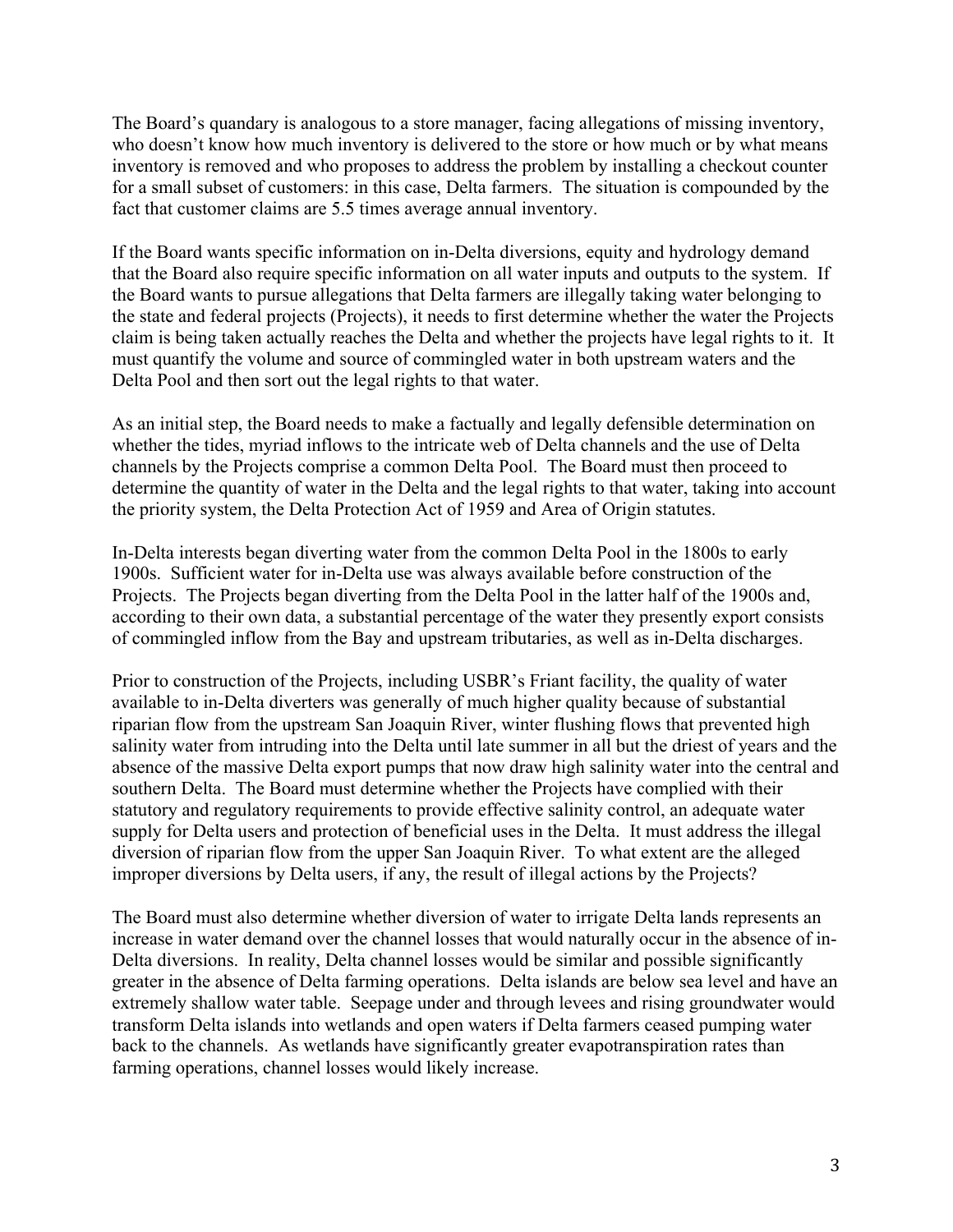To reach a factually defensible decision sufficient to justify any potential enforcement action against Delta diverters, the Board must quantify:

- Actual Delta outflow as opposed to the Net Delta Outflow Index (NDOI) relied upon by the Board. The NDOI is a calculated guesstimate and seriously over states Delta outflow during drier periods as compared to the tidally filtered flow data collected by the U.S. Geological Survey (USGS) stream flow gages at Rio Vista, Three Mile Slough, Jersey Point and Dutch Slough. The USGS data correlates with salinity changes and the NDOI doesn't. For example, while the NDOI reported average Delta outflow as 3,805 cubic feet-per-second (cfs) during May 2014, the USGS gages reported that actual Delta outflow was a negative 45 cfs.
- Actual natural inflow as opposed to the calculated guesstimates of "Full Natural Flow" at rim dams the Board has historically relied upon. The Board has never required the comprehensive "gaging" of natural flows. Natural springs in the Sacramento and Feather River watersheds provide millions of acre-feet (AF) of flow throughout the year, even in summer. DWR/USBR have no storage rights for these artesian flows that are commingled in upstream reservoirs when downstream riparian and appropriative demands exist.
- Actual accretions of water to the Delta and reaches of streams tributary to the Delta, including return flows, discharges and other inputs, as opposed to the calculated guesstimates of accretions the Board has historically relied upon. For example, return flows from the Colusa Basin Drain at Knights Landing, Butte Creek/Butte Slough/Sacramento Slough and the Natomas Basin Cross Canal are unknown because of an absence of flow gages. All accretions, whether from return flows, discharges from wastewater treatment facilities, groundwater, etc. are subject to the water rights priority system.
- Actual channel losses in the Delta and reaches of streams tributary to the Delta, as opposed to the calculated guesstimates historically relied upon by the Board. For example, the Board must identify and quantify losing reaches of streams tributary to the Delta and make an effort to identify the causes. Are losing reaches of streams the result of illegal diversions or adjacent pumping of groundwater for local use or substitution for water transferred via project facilities?
- The "abandoned water" in the Delta and the legal rights to it in accordance to the priority system. Riparian and return flows, accretions and compliance flows that reach the Delta are considered "abandoned" flow when the Delta is in balance. The rights to abandoned water by DWR/USBR must be in accordance with the rights of senior appropriators.
- Commingled water from all sources that are drawn from the Sacramento watershed into the San Joaquin watershed, as the result of export pumping by the state and federal projects. By statute and precedent, it is the responsibility of the party causing a commingling of water from one watershed to another to ensure that the water rights of existing parties is not diminished or impaired. The Board must determine whether in-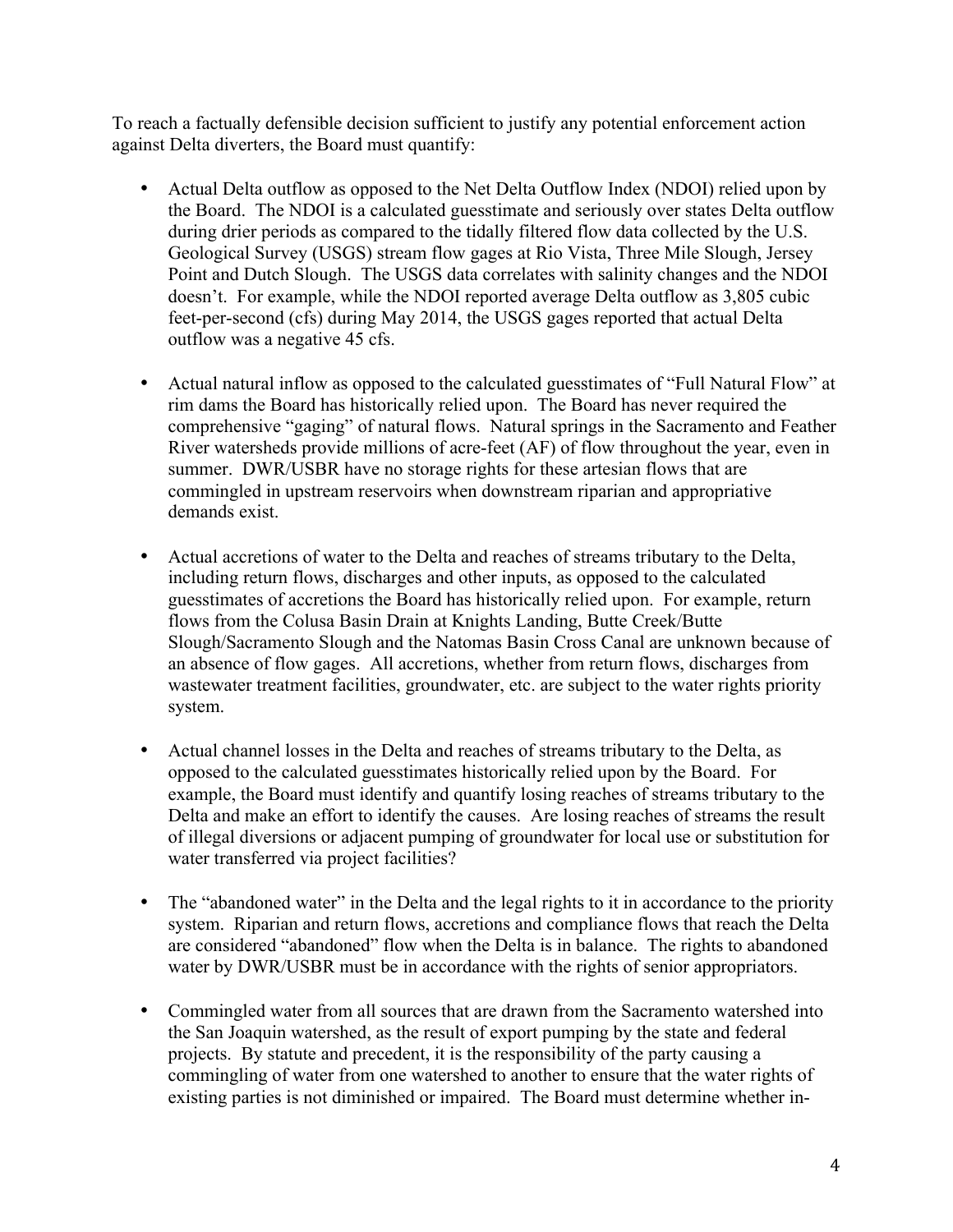Delta diverters are actually taking stored Project water, whether the Projects are storing water they're not entitled to store and whether the Projects commingling of water is adversely impacting the right of Delta water users from exercising their legal entitlements.

In sum, the Board must determine, among other things: whether DWR and USBR have legal rights to all of the water they claim or have stored; whether the flows Delta diverters are accused of improperly taking actually reach the Delta; whether the Project's operations and commingling of water have deprived Delta water users of entitled water supplies; whether Delta diverters are entitled to tidal flows in a common Delta Pool and whether DWR and USBR are claiming abandoned water that is subject to the priority system. The Board cannot credibly make the necessary findings based solely on information regarding Delta water rights and diversions requested in the Draft Order.

These questions would likely have been answered a half-century ago had California undertaken the adjudication that California Water Rights Board Chairman Henry Holsinger and Governor Earl Warren testified was necessary prior to operation of the Central Valley Project. They must be answered before the Board can make required findings of improper diversion against Delta water users. We note that Idaho recently competed an adjudication of 158,000 water right claims in the Snake River Basin. Colorado conducted an adjudication in the 1970s.

The Notice includes three questions or sets of questions and requests input from the public. The first question states:

Is any of the previously stored water in Sacramento River watershed reservoirs that DWR and USBR release from storage (including releases for exports from the Delta or salinity control and public trust protection, or stored water that is transferred through the Delta from purchase points north of the Delta to points of delivery south of the Delta) available for appropriation by diverters in the central and southern Delta?

This question is essentially a misleading *red herring* that distracts and confuses the issue. As discussed above, there are numerous factual and legal determinations that must by addressed before any supportable conclusions regarding water availability in the Delta can be made.

The second set of questions asks:

Does the connection of the Delta to the ocean provide additional water to satisfy water right demand in central and southern Delta? If so, is this water subject to, or available for, appropriation or riparian right? Are there other sources of water available for appropriation or riparian right in the central and southern Delta, other than contributions from Sacramento-San Joaquin watersheds?

The answer is generally, yes. The commingling of water in the common Delta Pool is a reality and both the Projects and in-Delta users divert varying combinations of water from the ocean,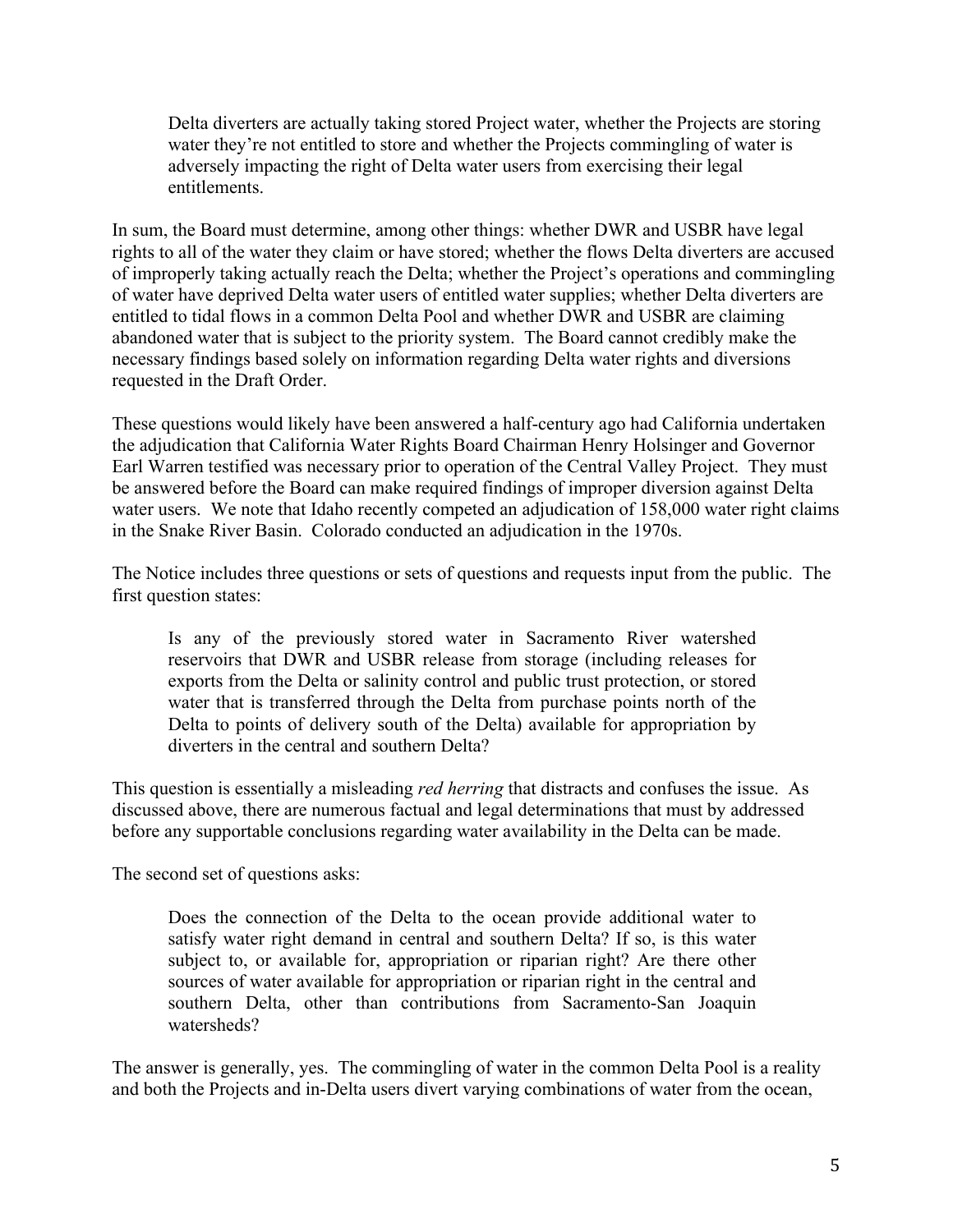upstream and downstream tributaries, as well as return flows and wastewater discharges within the Delta. However, answers to a number of factual and legal questions must precede any final determination regarding water availability for southern and central Delta users.

For example, have the Project's upstream diversions and export operations increased seawater intrusion and reduced inflows that Delta water users are entitled to divert? What are the resulting physical and legal consequences? What is the extent of return, artesian and non-Project flows, as well as other accretions in the watershed, which reach the Delta and become available for diversion subject to the priority system? Authorized discharge capacity from municipal and industrial wastewater treatment facilities into the Delta watershed exceeds two million AF annually. Annual discharges from irrigated agriculture are extensive but unknown. Preoccupation with the legal rights of Delta diverters deflects attention from the germane question: is there sufficient water available for valid Delta water diverters? That answer can only be arrived at by examining the availability of water and the rights to water in the entire Delta watershed.

The third question asks:

Will the required diversion information proposed in the attached draft Order, in conjunction with the information submitted pursuant to the Delta TUCP Order, be sufficient to inform a State Water Board determination on the availability of water for diverters in the central and southern Delta?

The answer is an emphatic no! As our preceding comments illustrate, there are numerous additional factual and legal determinations that must be made before the Board can make any decision on the availability of water for central and southern Delta diverters.

With respect to the information requested in the Draft Order, we observe that it is unlikely that the requested information could be provided within five days, the Board should already have sufficient information on Delta water rights from statements on file and its extensive investigation and inspection of Delta water diversions over the last three years and information on water use must be reported by diverters on their triennial reports.

In the short term, the Board should not adopt the Draft Order as written. CCR §879(c), adopted by the Board on 2 July 2014, states:

Upon receipt of a complaint alleging interference with a water right by a riparian or pre-1914 appropriative water right holder or upon receipt of information that indicates unlawful diversions of stored water by riparians or pre-1914 appropriative water right holders, the Deputy Director *may issue* an order under this article requiring such water right holders to provide additional information regarding the property patent date, the date of initial appropriation, and diversions made or anticipated during the current drought year. (emphasis added)